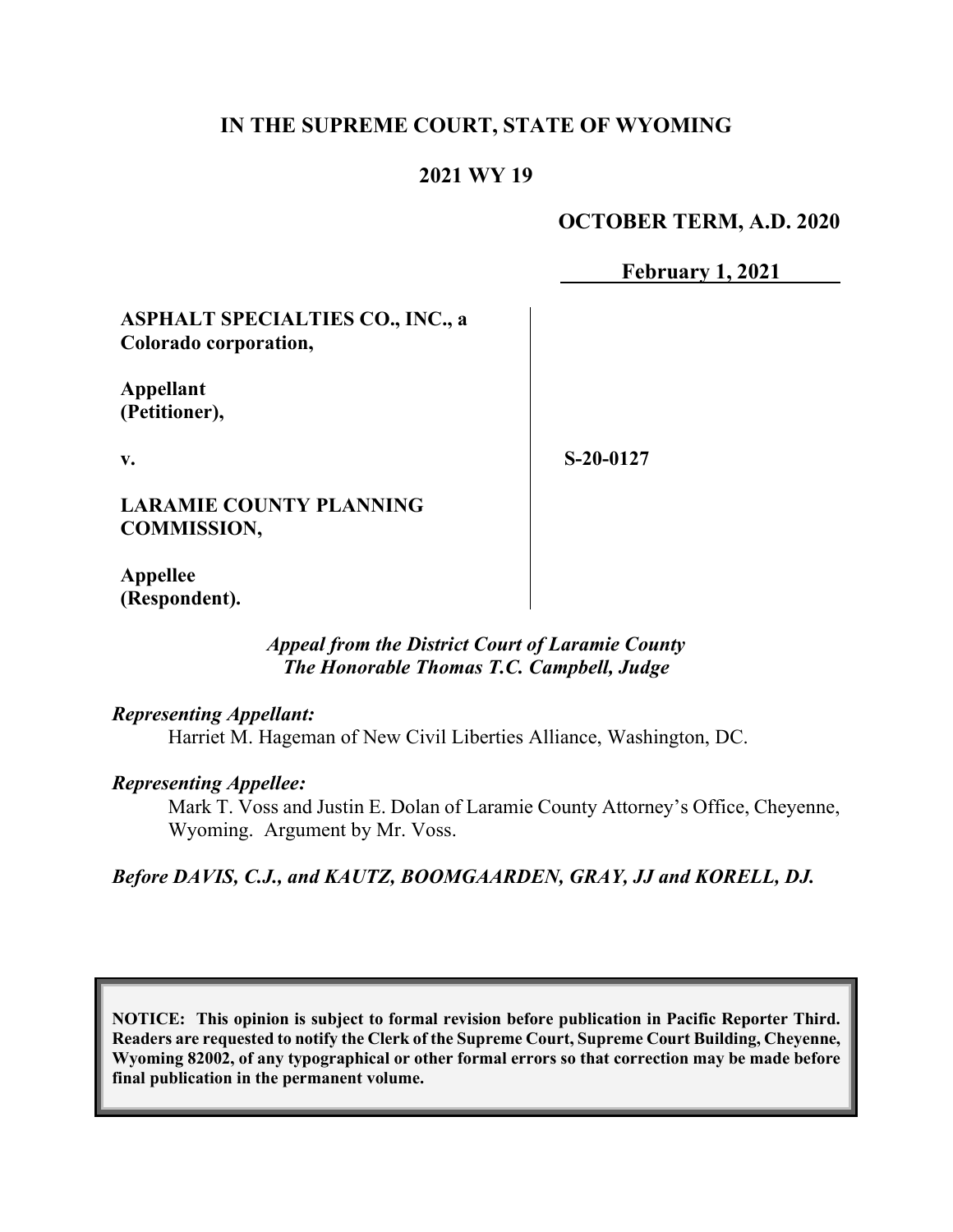#### **BOOMGAARDEN, Justice.**

[¶1] Asphalt Specialties Co., Inc. (ASCI) appeals the Laramie County Planning Commission's (the Commission's) decision denying ASCI's 2018 site plan application for a hard rock quarry operation in Laramie County. ASCI argues the Commission's decision was unlawful and must be set aside under Wyo. Stat. Ann. § 16-3-114(c)(ii). We agree and reverse.

## *ISSUE*

[¶2] ASCI presents five issues in accordance with each subpart of Wyo. Stat. Ann. § 16- 3-114(c)(ii), which governs judicial review of agency actions. The issue ASCI presents first is dispositive. We restate it as:

> Was the Commission's decision to deny ASCI's application in excess of statutory jurisdiction, authority or limitations or lacking statutory right?

# *FACTS*

[¶3] ASCI, a Colorado corporation, has 555 acres of land in southwestern Laramie County called the "Lone Tree Creek" property. ASCI wants to develop a 15-acre "hard rock quarry"<sup>[1](#page-1-0)</sup> (the project) on the property, which is unzoned and assessed as residential vacant land.

[¶4] In May 2018, ASCI filed a site plan application with the Commission in accordance with Laramie County Land Use Regulation (LCLUR) § 2-2-133. According to LCLUR § 2-2-133(d)(i), "[a] site plan is required for all new commercial, industrial, public, and multi-family residential land uses." The purpose of this requirement is to:

> [P]rotect the health, safety and welfare of Laramie County residents through appropriate design of commercial . . . developments. Laramie County recognizes that flexibility and the use of best practices in site design will support the community vision described in the Laramie County Comprehensive Plan by preserving environmental quality and promoting economic vitality.

<span id="page-1-0"></span><sup>&</sup>lt;sup>1</sup> ASCI seeks to develop this project as a limited mining operation under Wyo. Stat. Ann. § 35-11- $401(e)(vi)$ . Like the parties, we characterize the project as a hard rock quarry or gravel mining operation, interchangeably.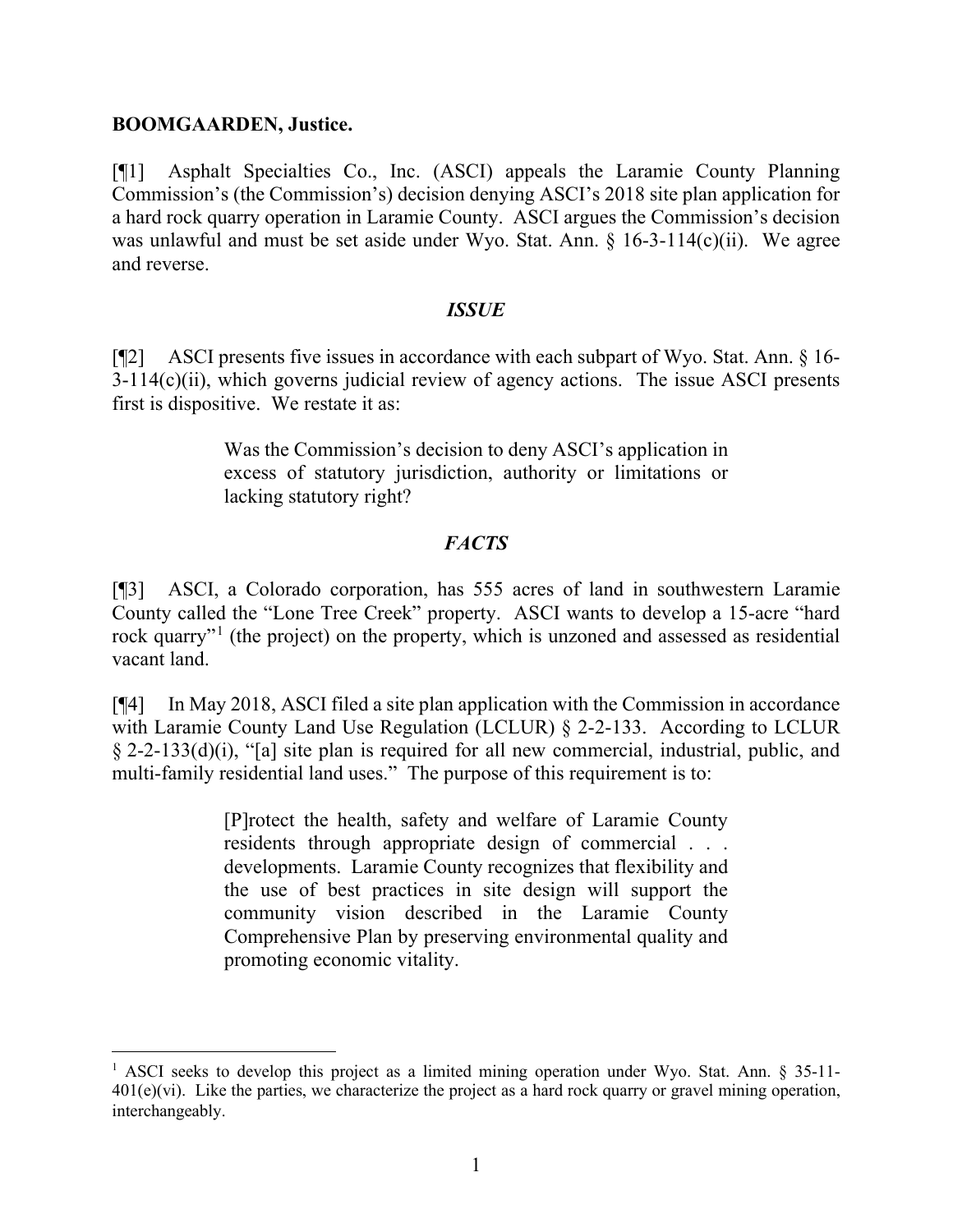LCLUR § 2-2-133(a). Applications must be submitted on a form provided by the Planning and Development Office and must depict a total of 26 specification and design related elements listed in LCLUR  $\S$  2-2-133(d)(vi)(A)–(Z).

[¶5] Due to vocalized community concerns, [2](#page-2-0) the Commission held a public hearing about the project under LCLUR  $\S$  2-2-133(d)(iv), which provides that "[s] ite plans in the regulatory area<sup>[3](#page-2-1)</sup> of the County may require public hearing before the Planning Commission if the Planning and Development Director determines that the impacts of the proposed use will significantly impact surrounding properties." LCLUR § 2-2-133(d)(iv) (since amended to require public hearing before the Board of County Commissioners). At this mid-July hearing, the public again expressed concerns and resistance.<sup>[4](#page-2-2)</sup> The Commission voted 4-0 to postpone making its decision in order to further consider the information provided at the hearing.

[¶6] In October 2018, the Commission held another hearing to deliberate and decide on ASCI's site plan. Without hearing any further public comment, the Commission denied the application by a 2-2 vote. In a written decision the Commission denied ASCI's proposed project altogether, concluding:

> The applicant's proposed use does not fulfill the purpose of the site plan regulation. It does not adequately protect the health, safety and welfare of Laramie County Residents. It also fails to support the community vision described in the Laramie County comprehensive plan and it does not effectively balance economic development with other equally important needs in the community.

[¶7] In November 2018, ASCI petitioned the district court for review of the Commission's decision. The district court affirmed, and ASCI appealed.

<span id="page-2-0"></span><sup>&</sup>lt;sup>2</sup> About 45 people attended an informal public meeting in March 2018 and overwhelmingly resisted the project. After that hearing, neighboring landowners organized and submitted a petition to stop the project with "50-60 signatures from people who 'live or ranch in the immediate area, are familiar with and visit the area, or frequently travel [in the area].'"

<span id="page-2-1"></span><sup>&</sup>lt;sup>3</sup> The regulatory area is defined as "[a]ll lands in unincorporated Laramie County." LCLUR § 1-3-101 (2019).

<span id="page-2-2"></span><sup>&</sup>lt;sup>4</sup> Major areas of concern included increased traffic, and road use and deterioration; concerns about airborne dust, wind patterns, and potential health hazards; the effects of the project on the area's water resources; "view shed" concerns; and financial effects.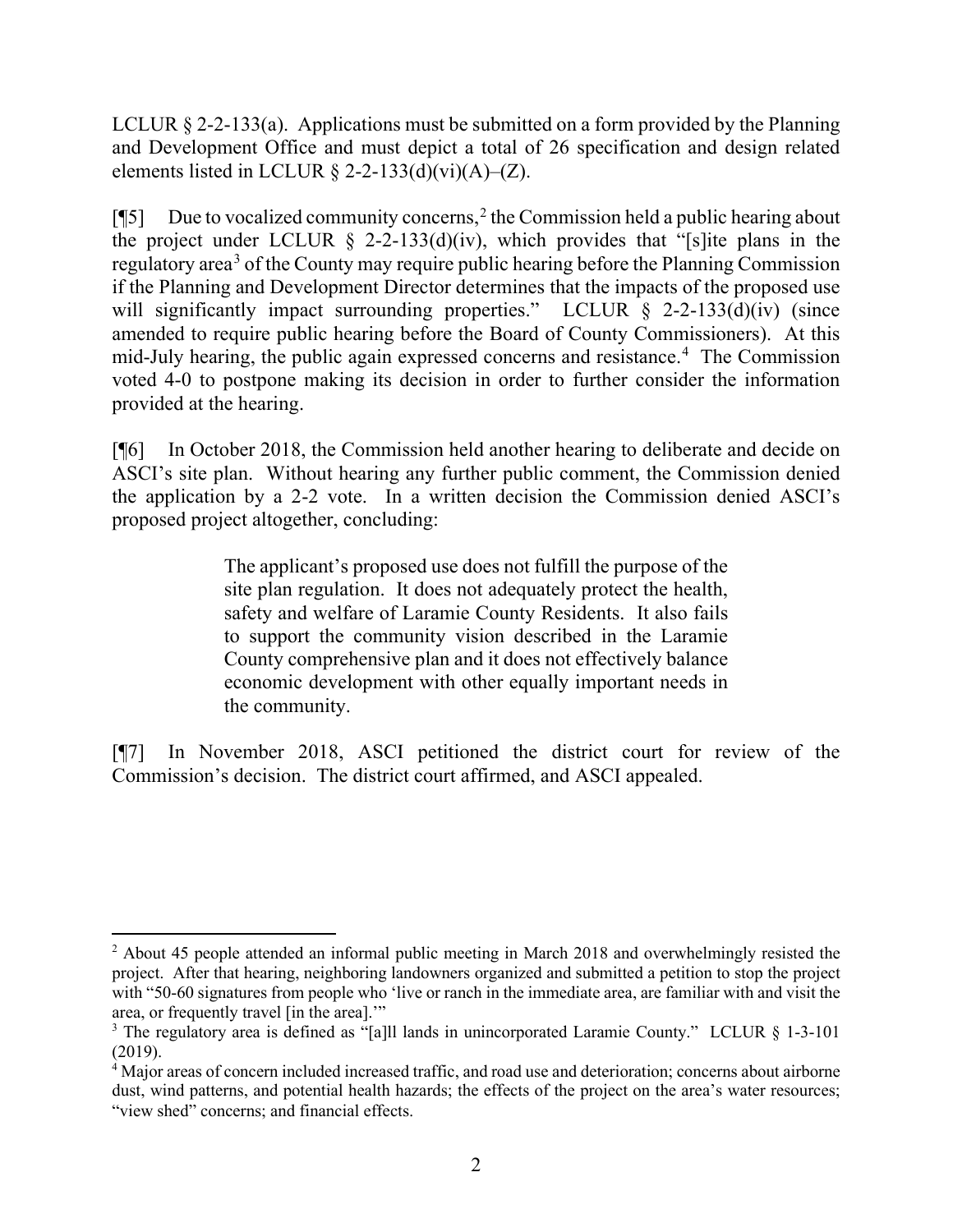## *STANDARD OF REVIEW*

[¶8] Our review is governed by the Wyoming Administrative Procedure Act. *HB Family Ltd. P'ship v. Teton Cty. Bd. of Cty. Comm'rs*, 2020 WY 98, ¶ 21, 468 P.3d 1081, 1088 (Wyo. 2020). We must affirm the Commission's decision unless it was:

> (A) Arbitrary, capricious, an abuse of discretion or otherwise not in accordance with law;

> (B) Contrary to constitutional right, power, privilege or immunity;

> (C) In excess of statutory jurisdiction, authority or limitations or lacking statutory right;

(D) Without observance of procedure required by law; or

(E) Unsupported by substantial evidence in a case reviewed on the record of an agency hearing provided by statute.

Wyo. Stat. Ann. § 16-3-114(c)(ii) (LexisNexis 2019). We review the decision as though it came directly from the agency; we give no deference to the district court's decision. *Powder River Basin Res. Council v. Wyoming Dep't of Envtl. Quality*, 2020 WY 127, ¶ 9, 473 P.3d 294, 297 (Wyo. 2020) (citation omitted). Finally, we review any conclusions of law de novo. *HB Family Ltd. P'ship*, ¶ 33, 468 P.3d at 1091 (citation omitted).

# *DISCUSSION*

[¶9] ASCI argues the Commission's denial of the project "under the auspices of a Site Plan review" was unlawful under every subpart of Wyo. Stat. Ann. § 16-3-114(c)(ii). Our analysis of whether the denial exceeded the Commission's statutory authority alone warrants reversal.

[¶10] "As an arm of the state, the county has only those powers expressly granted by the constitution or statutory law or reasonably implied from powers granted."[5](#page-3-0) *Bd. of Trustees of Laramie Cty. v. Bd. of Cty. Comm'rs of Laramie Cty.*, 2020 WY 41, ¶ 12, 460 P.3d 251, 257 (Wyo. 2020) (quoting *Ford v. Bd. of Cty. Comm'rs of Converse Cty.*, 924 P.2d 91, 95 (Wyo. 1996)). No one disputes that Laramie County has statutory authority to regulate the use of lands. *Ford*, 924 P.2d at 95. The question we must answer is more exact: If Laramie County has not exercised its statutory authority to zone the Lone Tree Creek property, can

<span id="page-3-0"></span><sup>&</sup>lt;sup>5</sup> The Commission provides no cogent argument or analysis to support a conclusion that it has authority to deny ASCI's proposed project based on implied powers.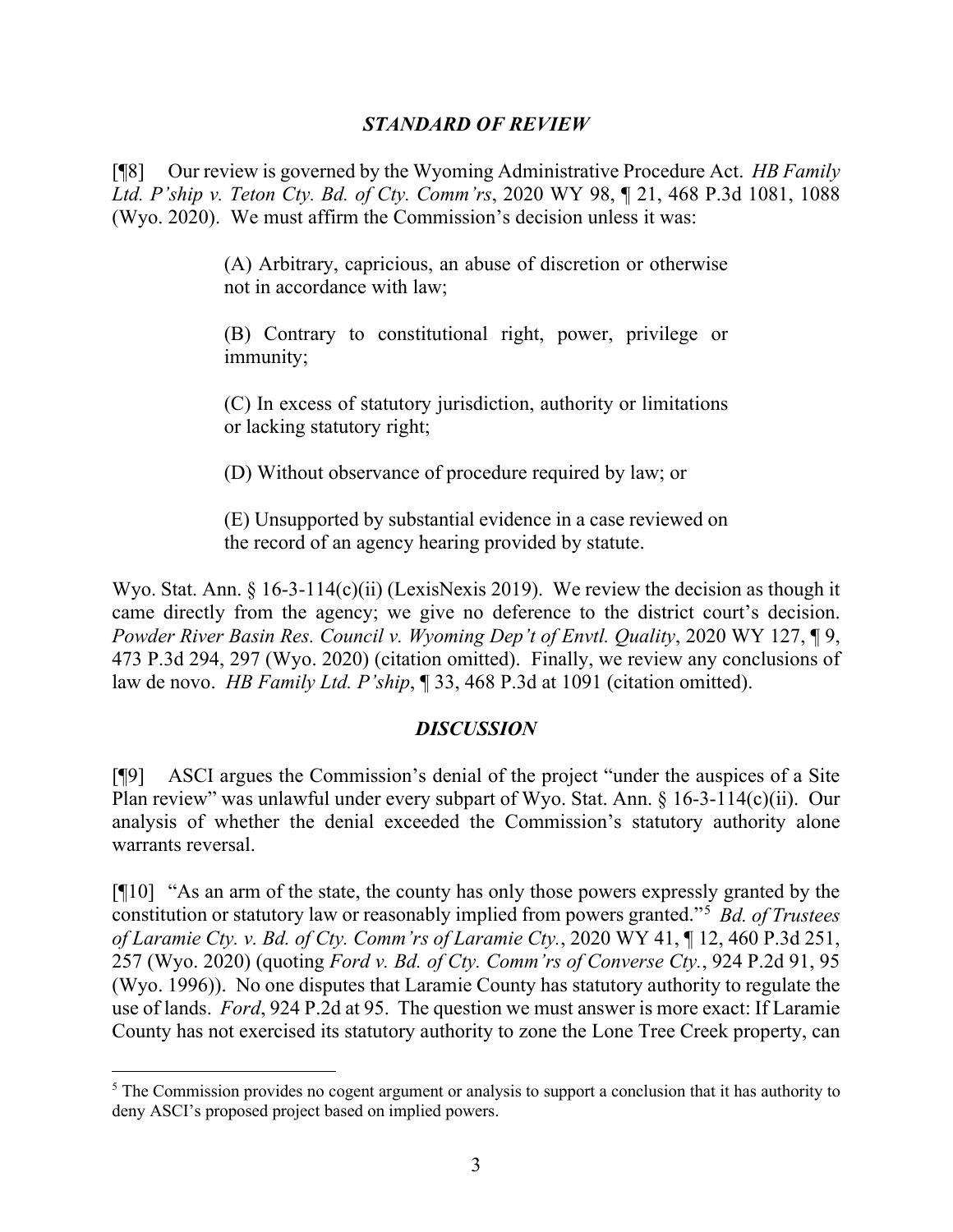it nevertheless deny or restrict ASCI's proposed land use? To answer this question, we first address the scope of the County's zoning authority and whether it exercised such authority. We then analyze the distinction between zoning and planning, and the legal significance of the County's regulatory control under a comprehensive land use plan and LCLURs concerning site plan review and approval.

[¶11] Wyo. Stat. Ann. § 18-5-201(a) (LexisNexis 2019) expressly permits a county to "regulate and restrict the location and use of buildings and structures and the use, condition of use or occupancy of lands for . . . industry, commerce, public use and other purposes in the unincorporated area of the county." The restriction of a particular land use is accomplished through zoning, and extends to restricting use for the development of sand, gravel, and rock. *River Springs Ltd. Liab. Co. v. Bd. of Cty. Com'rs of Cty. of Teton*, 899 P.2d 1329, 1333–34, 1336–37 (Wyo. 1995) (holding that sand, gravel, rock, and limestone are not "mineral resources" excluded from zoning restriction under Wyo. Stat. Ann. § 18-  $5-201$ ).<sup>[6](#page-4-0)</sup>

[¶12] It is undisputed that Laramie County has not zoned ASCI's property and has no land use regulations governing quarries or mining operations. However, the County does have a comprehensive land use plan and LCLURs that require submission, review and approval of site use plans in regulatory areas, including the Lone Tree Creek property. It is these land planning measures that the Commission interprets as providing sufficient legal authority to deny ASCI's proposed project altogether, reasoning: "[t]he use proposed by [ASCI] in this matter is not consistent with the Laramie County comprehensive plan[,]" and "[ASCI] has failed to demonstrate that the proposed quarry would protect the health[,] safety[,] and welfare of the citizens of Laramie County[.]" The Commission further argues that the site plan LCLURs "provide enough 'flexibility' to deny an application[.]" The question at this point, then, is whether the Commission impermissibly expanded the County's statutory authority to prohibit use of the Lone Tree Creek property as a hard rock quarry. Applying long-recognized statutory and legal distinctions between planning and zoning, we conclude it has.

[¶13] The legislature has mandated that each county adopt a countywide, or comprehensive, land use plan, statutorily defined as "any written statement of land use policies, goals and objectives adopted by local governments." Wyo. Stat. Ann. § 9-8- 301(c), (d)(i) (LexisNexis 2019). "Such plans shall relate to an explanation of the methods for implementation, however, these plans shall not require any provisions for zoning." Wyo. Stat. Ann. § 9-8-301(d)(i). Thus, we have recognized that "[a] comprehensive plan is generally a prerequisite for the adoption of zoning resolutions." *Ford*, 924 P.2d at 95.

<span id="page-4-0"></span><sup>6</sup> *River Springs* goes on to explain that if a county has not prohibited gravel mining then the Department of Environmental Quality regulations govern the conduct of such mining. *Id.* at 1335–36. ASCI goes to great length to argue this point and explain that any residual regulatory authority Laramie County may have over and above that of the Department of Environmental Quality is limited. Given the narrow grounds for reversal set forth above, we need not address ASCI's arguments.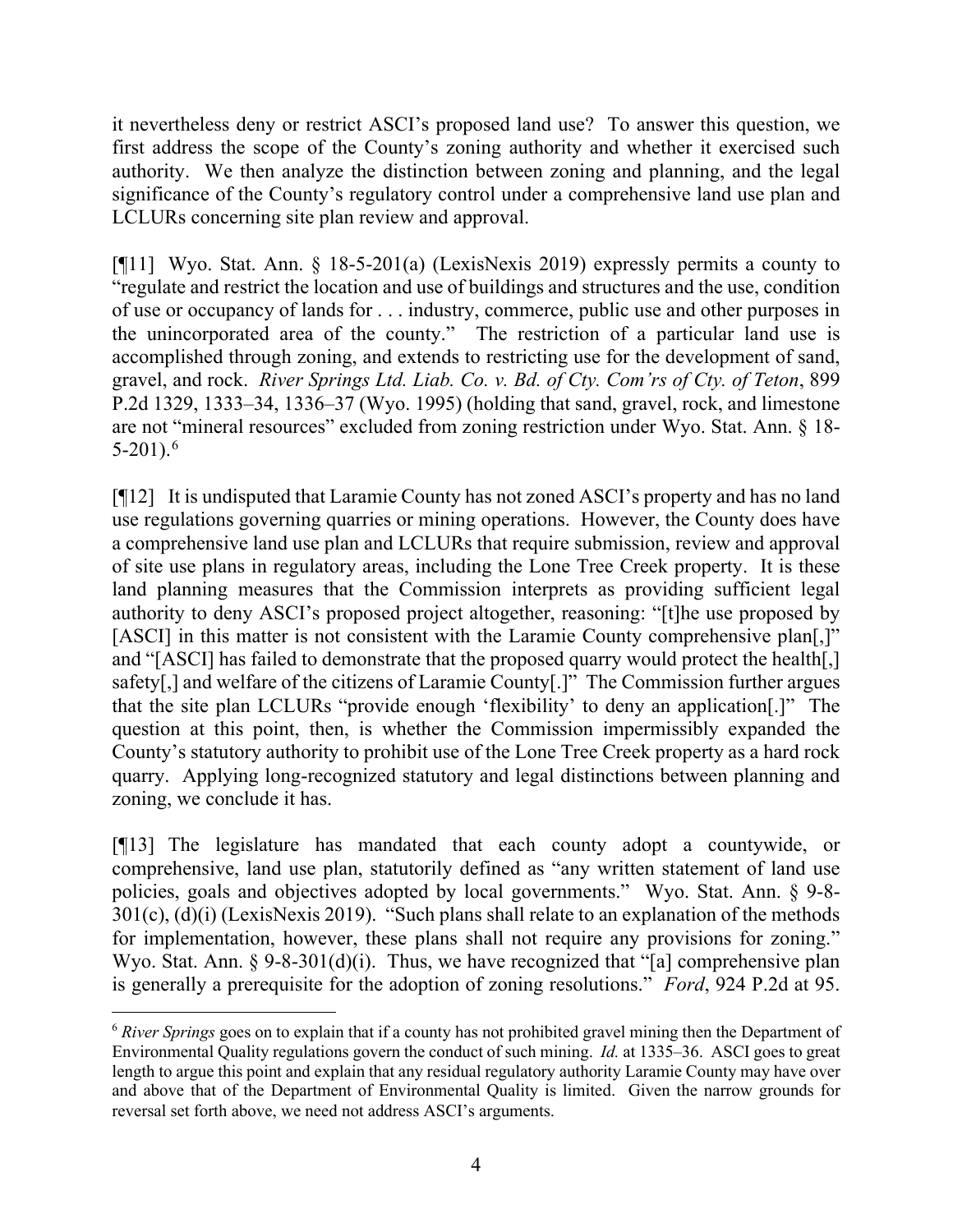Such is the case with the Laramie County comprehensive plan, which, as the parties agree, is "advisory in nature." Laramie County Comprehensive Plan, § 1.2, p. 7 (June 2016).

[¶14] Zoning, on the other hand, is statutorily defined as "a form of regulatory control granted to local governments which may be used to guide and develop specific allowable land use." Wyo. Stat. Ann.  $\S 9-8-301(d)(ii)$ . In other words, "[z]oning is the process that a community employs to legally control the use which may be made of property and the physical configuration of development upon the tracts of land located within its jurisdiction." *Ford*, 924 P.2d at 94 (citing 1 Patrick J. Rohan, *Zoning and Land Use Controls* § 1.02[1] (1991)). Zoning resolutions must be adopted by the Board of County Commissioners in accordance with a statutorily prescribed process for considering the Planning and Zoning Commission's recommendations. Wyo. Stat. Ann. § 18-5-202(c) (LexisNexis 2019); *see also Crouthamel v. Bd. of Albany Cty. Comm'rs*, 951 P.2d 835, 837–38 (Wyo. 1998). "It is the proper zoning enactment which has the force and effect of law." *Ford*, 924 P.2d at 95 (citing 1 E.C. Yokley, *Zoning Law and Practice* § 5-3 at 225 (4th ed. 1978)). Comprehensive plans "lack the legal effect of zoning laws and cannot be equated with comprehensive zoning in legal significance." *Crouthamel*, 951 P.2d at 838 (citing *Ford*, 924 P.2d at 95).

[¶15] The LCLURs governing the submission, review and approval of a site plan application, LCLUR §§ 2-2-133 and 2-2-135, are tools the Commission may use to ensure the goals set forth in the County's comprehensive plan are met. But these regulations are separate and distinct from the zoning regulations found in Title 4 of the LCLURs. And the legal significance of regulations like LCLUR §§ 2-2-133 and 2-2-135 differs from the legal significance of properly adopted zoning regulations. *See id* at 836, 838–39 (finding that where Albany County did not employ a traditional, zoned, land use system, it could not grant or deny a permit restricting the use of that property). Only after a county has adopted zoning resolutions can it restrict a landowner from using land without obtaining a zoning certificate. *Id.* at 840 (citing *Ford*, 924 P.2d at 95).

[¶16] The Commission argues that these statutory distinctions do not apply because the LCLURs "provide enough 'flexibility' to deny an application[.]" The Commission claims it can deny a proposed use that has "deleterious effects on the broader community" because, "[o]n the 'flexibility' side, the LCLUR[s] inform[] each applicant that satisfying the 'best practices' requirements does not guarantee approval." "Together, 'best practices' and 'flexibility' advance 'the community vision described in the Laramie County Comprehensive Plan by preserving environmental quality and promoting economic vitality."

[¶17] We recognize the Commission was in a difficult position given the public's vocal disapproval of ASCI's proposed quarry. However, it is undisputed the County has not zoned the Lone Tree Creek property to restrict quarry operations. Should the Board of County Commissioners pursue zoning, all county citizens and landowners can then be